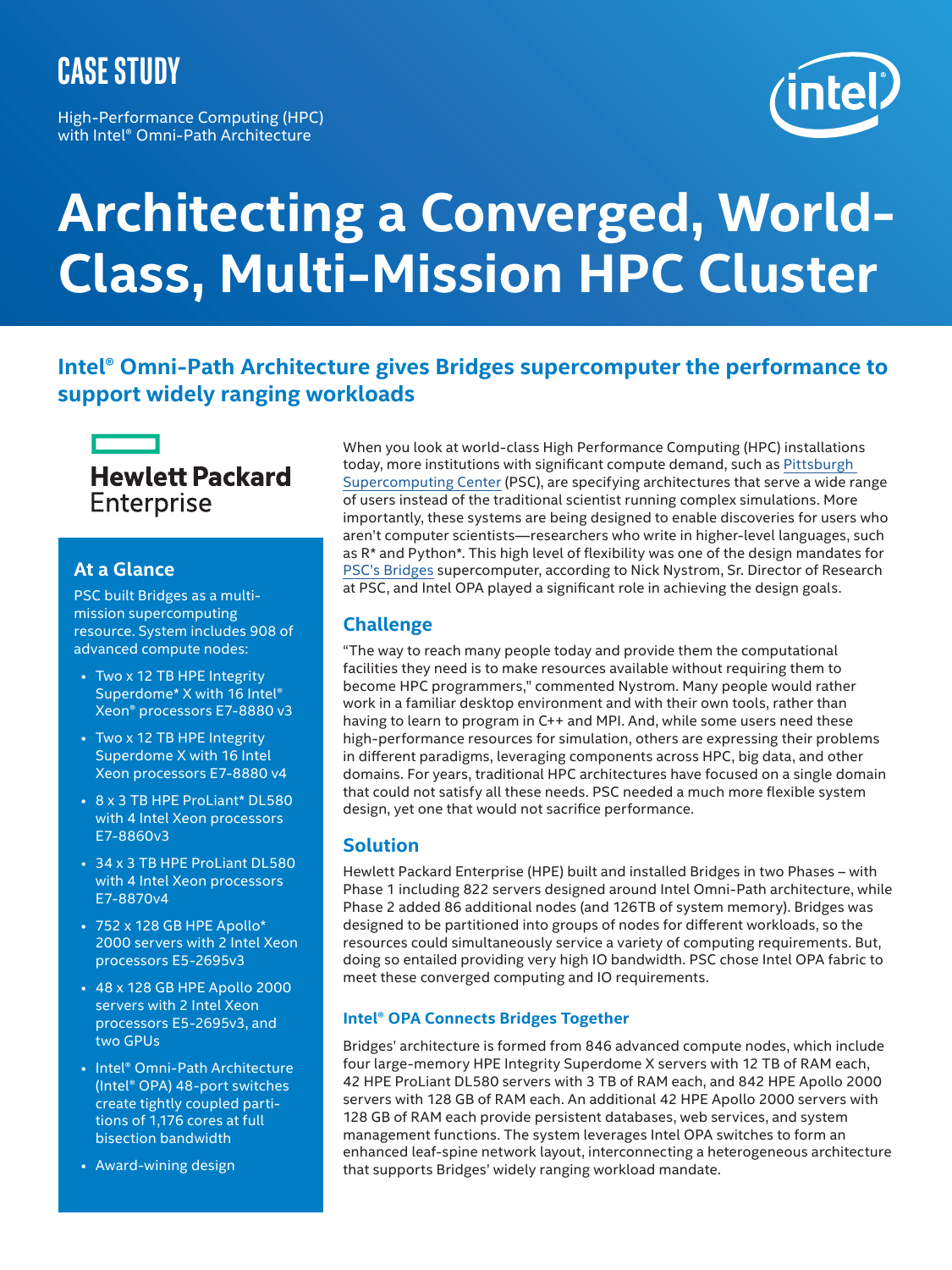# **Results**

Intel OPA gives Bridges the performance it needs for the workloads that the system runs. The fabric delivers high bandwidth, extremely low latency, and very high injection rates. According to Nystrom, PSC's first benchmarks revealed an impressive 12.37 GB/s with latency at 930 nanoseconds, which beat expectations.

The Intel OPA Edge switches help create an effective architecture for Bridges. Intel OPA's 48-port Edge switch enables PSC to run tightly coupled applications on approximately 1000 cores, "which is ideal for nontraditional communities and much of traditional HPC," stated Nystrom. The 48-port switches interconnect islands of 42 nodes, each with 28 Intel Xeon processor cores, creating tightly coupled partitions of 1,176 cores, and running at full bisection bandwidth across the 100 Gbps switch. "Had there been only 36-port switches, we would have had to build a much more complicated network to get full bisection bandwidth to 1,000 cores," added Nystrom. Bridges is also able to provide up to 22,400 cores (or around 27,000 cores, including the large-memory nodes) for projects that require higher levels of computational resources, and which are not bisectionbandwidth bound. "Intel OPA allowed us to achieve those complementary goals," he concluded.

Bridges' first mission in February of 2016, with just a few nodes, was running novel and innovative visualization applications in the MIDAS MISSION Public Health Hackathon. Since then, the system has been used across a wide range of workloads that it was designed for, enabling incredible discoveries across multiple scientific fields.

#### **Gambling Against Bridges is a Poor Bet**

In January of 2017, [Bridges beat four of the world's top](https://www.psc.edu/news-publications/2506-bridges-powered-ai-defeats-human-poker-experts)  [poker players](https://www.psc.edu/news-publications/2506-bridges-powered-ai-defeats-human-poker-experts) at the Rivers Casino in Pittsburgh, PA, U.S.A. in a human against silicon heads-up, no-limit Texas hold-em tournament. Libratus, an artificial intelligence (AI) program developed by the Carnegie Mellon University School of Computer Science, utilized 19 million core hours on Bridges to first calculate its strategy. During the tournament, the program ran on 600 of Bridges' 752 regular memory nodes. Then, after every night of play, Libratus refined its own strategy by adapting to the players' changes in their strategies. For PSC and CMU, Bridges paid off nicely.

#### **The Best of Bridges—Awards from the HPC Community**

[Bridges garnered two international awards for PSC](https://www.psc.edu/news-publications/2437-bridges-brain-reconstruction-win-hpcwire-awards) from HPCwire Readers' and Editors' Choice Awards at SC16.

• **Best Data-Intensive System (End User Focused)**— Bridges' design mandate was around enabling more users on HPC without requiring them to write to familiar HPC programming models. To that end, this award was given for the system's ability to open high-performance com-